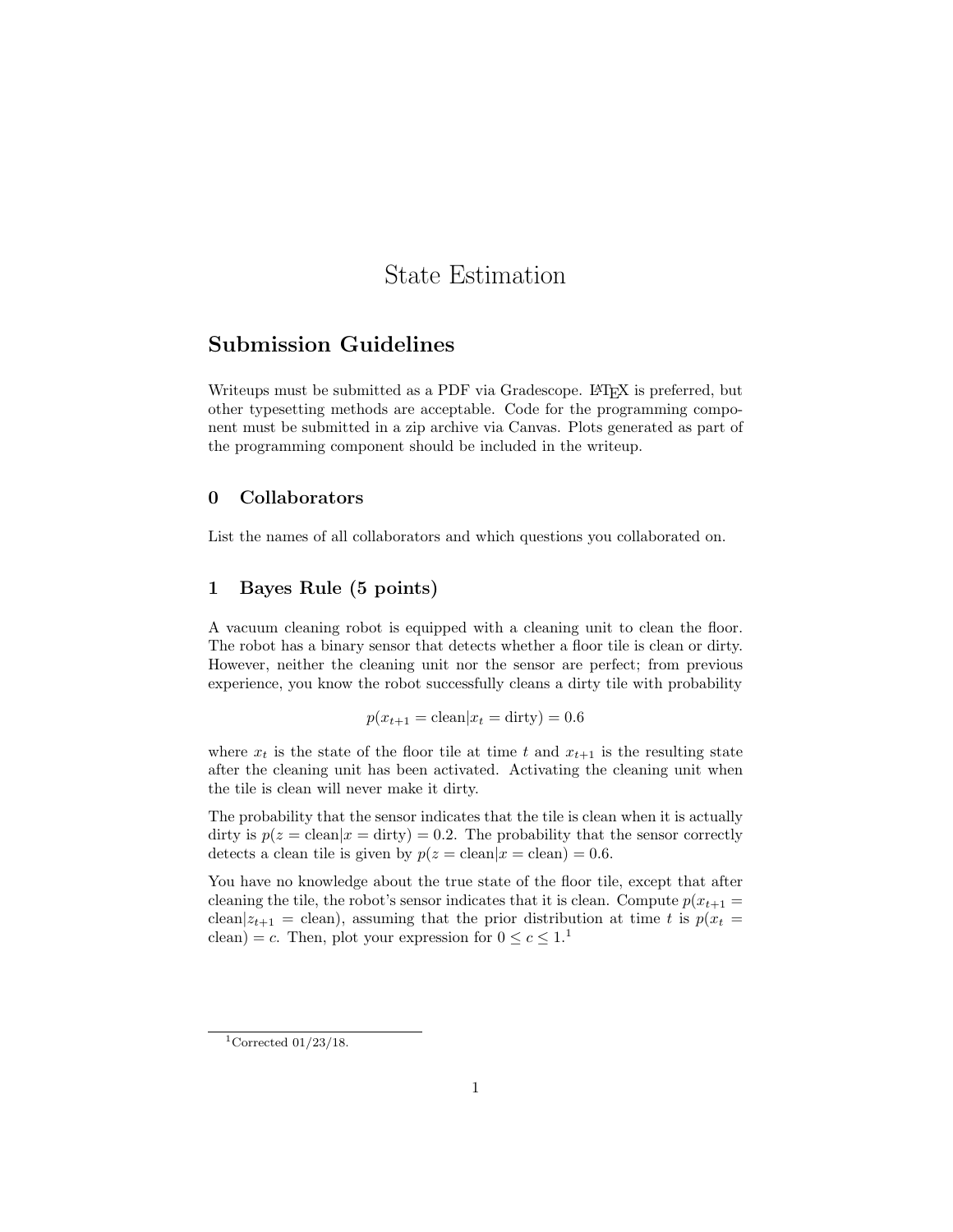# 2 Correlated Noise (15 points)

The Kalman filter formulation assumes independent additive Gaussian noise in the transition and observation model. However, this assumption may not hold in many practical situations. Consider the following uncontrolled system:

$$
x_0 \sim \mathcal{N}(\mu_0, \Sigma_0)
$$
  
\n
$$
x_{t+1} = Ax_t + w_t
$$
  
\n
$$
w_t = 0.1w_{t-1} + 0.2w_{t-2} + p_{t-1}
$$
  
\n
$$
p_t \sim \mathcal{N}(0, \Sigma_{pp})
$$
  
\n
$$
z_t = Cx_t + v_t
$$
  
\n
$$
v_t = 0.8v_{t-1} + q_{t-1}
$$
  
\n
$$
q_t \sim \mathcal{N}(0, \Sigma_{qq})
$$
  
\n
$$
p_{-1} = q_{-1} = v_{-1} = w_{-1} = w_{-2} = 0
$$

Describe a new state representation, transition model, and observation model such that the problem can be transformed into the standard uncorrelated noise Kalman filtering setup.

### 3 Gaussian Conditioning (20 points)

Let  $X$  and  $Y$  denote two random variables that are jointly Gaussian:

$$
p(x,y) = \mathcal{N}(\mu_{XY}, \Sigma_{XY})
$$
  
= 
$$
\frac{1}{2\pi |\Sigma_{XY}|^{1/2}} \exp \left\{-\frac{1}{2}((x,y)^{\top} - \mu_{XY})^{\top} \Sigma_{XY}^{-1}((x,y)^{\top} - \mu_{XY})\right\}
$$
  
where  $\mu_{XY} = (\mu_X, \mu_Y)^{\top}$  and  $\Sigma_{XY} = \begin{pmatrix} \sigma_X^2 & \sigma_{XY}^2 \\ \sigma_{XY}^2 & \sigma_Y^2 \end{pmatrix}$ .

Prove that the conditional distribution  $p(x|y)$  is also Gaussian:

$$
p(x|y) = \mathcal{N}(\mu_{X|Y}, \sigma_{X|Y}^2) = \frac{1}{\sqrt{2\pi}\sigma_{X|Y}} \exp\left\{-\frac{1}{2} \frac{(x - \mu_{X|Y})^2}{\sigma_{X|Y}^2}\right\}
$$

where  $\mu_{X|Y} = \mu_X + \frac{\sigma_{XY}^2}{\sigma_Y^2}(y - \mu_Y)$  and  $\sigma_{X|Y}^2 = \sigma_X^2 - \frac{\sigma_{XY}^4}{\sigma_Y^2}$ .

#### Hints and Reminders

- Use the definition of the conditional distribution and complete the square
- Since  $p(x, y)$  is jointly Gaussian, the marginal distribution of y is also Gaussian:  $p(y) = \mathcal{N}(\mu_Y, \sigma_Y^2)$
- For  $2 \times 2$  invertible matrix  $A = \begin{pmatrix} a & b \\ c & d \end{pmatrix}$ ,  $A^{-1} = \frac{1}{|A|} \begin{pmatrix} d & -c \\ -b & a \end{pmatrix}$  and  $|A| = ad bc$ .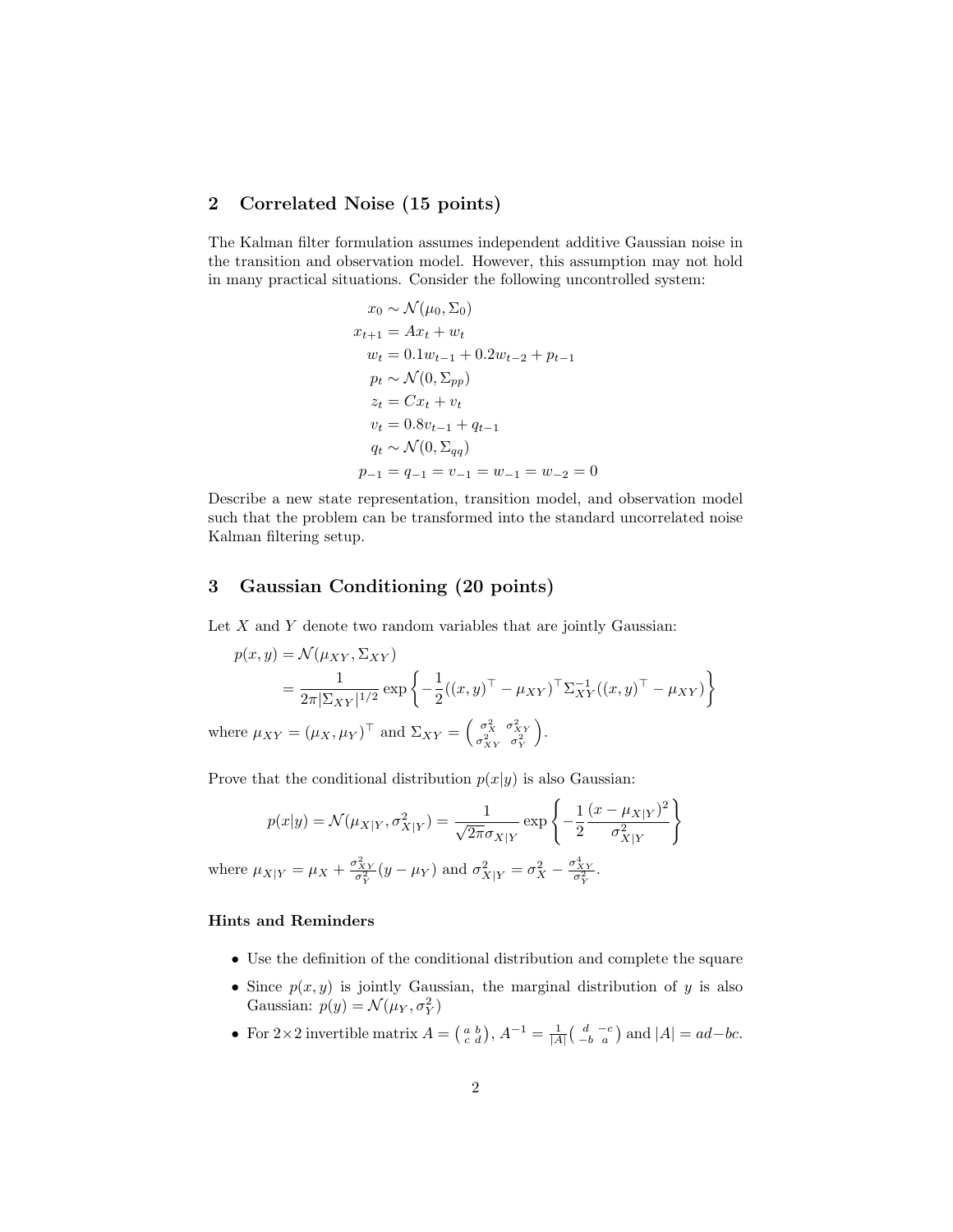Landmark-Based Localization



Figure 1: Odometry-based motion model

In the programming component of this assignment, you will implement an Extended Kalman Filter (EKF) and Particle Filter (PF) for localizing a robot based on landmarks. The state of the robot is its 2D position and orientation:  $(x, y, \theta)$ . We will use the odometry-based motion model in Figure 1 (i.e. the robot rotates by  $\delta_{rot1}$ , drives straight forward  $\delta_{trans}$ , then rotates again by  $\delta_{rot2}$ ). We assume that there are landmarks present in the robot's environment. The robot receives the bearings (angles) to the landmarks and the ID of the landmarks as observations: (bearing, landmark ID).

We assume a noise model for the odometry motion model with parameters  $\alpha$ (PR Table 5.6) and a separate noise model for the bearing observations with parameter  $\beta$  (PR Section 6.6). The landmark ID observation is noise-free. See the provided starter code for implementation details.

At each timestep, the robot starts from the current state and moves according to the control input. The robot then receives a landmark observation from the world. You will use this information to localize the robot over the whole time sequence with an EKF and PF.

#### 4 Linearized Motion Model (10 points)

The EKF prediction step uses a linearized approximation of a nonlinear motion model g around the current mean of the state distribution  $\mu$  and control u. Derive the Jacobians with respect to the mean  $G = \frac{\partial g}{\partial \mu}$  and control  $V = \frac{\partial g}{\partial u}$ .

$$
G = \begin{pmatrix} \frac{\partial x'}{\partial x} & \frac{\partial x'}{\partial y} & \frac{\partial x'}{\partial \theta} \\ \frac{\partial y'}{\partial x} & \frac{\partial y'}{\partial y} & \frac{\partial y'}{\partial \theta} \\ \frac{\partial \theta'}{\partial x} & \frac{\partial \theta'}{\partial y} & \frac{\partial \theta'}{\partial \theta} \end{pmatrix} \qquad V = \begin{pmatrix} \frac{\partial x'}{\partial \delta_{\text{rot1}}} & \frac{\partial x'}{\partial \delta_{\text{tr} \alpha \beta \gamma}} & \frac{\partial x'}{\partial \delta_{\text{rot2}}} \\ \frac{\partial y'}{\partial \delta_{\text{rot2}}} & \frac{\partial y'}{\partial \delta_{\text{tr} \alpha \beta \gamma}} & \frac{\partial y'}{\partial \delta_{\text{rot2}}} \\ \frac{\partial \theta'}{\partial \delta_{\text{rot1}}} & \frac{\partial \theta'}{\partial \delta_{\text{tr} \alpha \beta \gamma}} & \frac{\partial \theta'}{\partial \delta_{\text{rot2}}} \end{pmatrix}
$$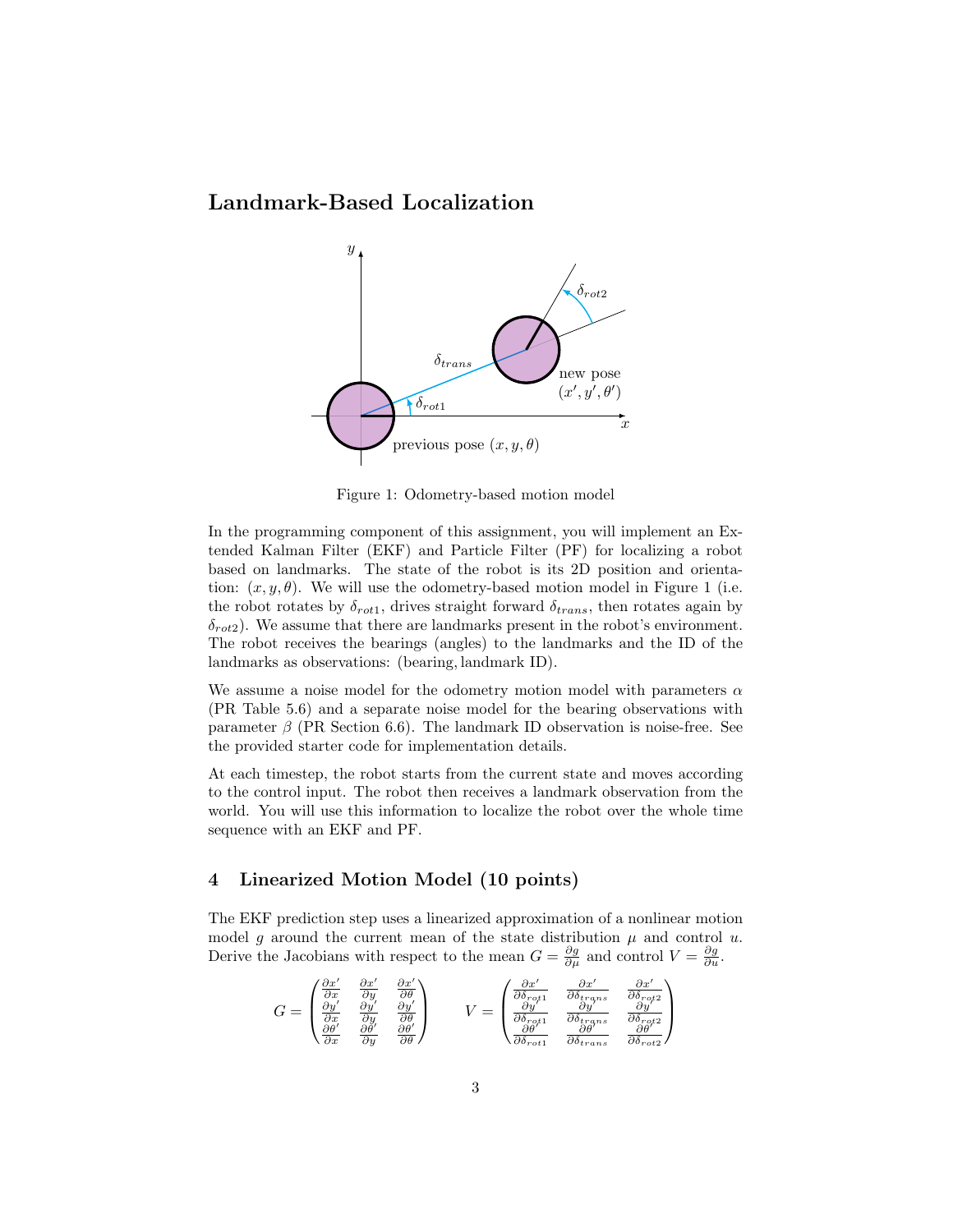# Code Overview

The starter code is written in Python and depends on NumPy and Matplotlib. This section gives a brief overview of each file.

- localization.py This is your main entry point for running experiments.
- soccer\_field.py This implements the dynamics and observation functions, as well as the noise models for both.
- utils.py This contains assorted plotting functions, as well as a useful function for normalizing an angle between  $[-\pi, \pi]$ .
- policies.py This contains a simple policy, which you can safely ignore.
- ekf.py Add your extended Kalman filter implementation here!
- pf.py Add your particle filter implementation here!

#### Command-Line Interface

To visualize the robot in the soccer field environment, run

```
$ python localization.py --plot none
```
The blue line traces out the robot's position, which is a result of noisy actions. The green line traces the robot's position assuming that actions weren't noisy. After you implement a filter, the filter's estimate of the robot's position will be drawn in red.

```
$ python localization.py --plot ekf
$ python localization.py --plot pf
```
To see other command-line flags available to you, run

\$ python localization.py -h

#### Data Format

- state:  $[x, y, \theta]$
- control:  $[\delta_{rot1}, \delta_{trans}, \delta_{rot2}]$
- observation:  $[\theta_{\text{bearing}}]$

#### Hints

- Make sure to call utils.minimized\_angle any time an angle or angle difference could exceed  $[-\pi, \pi]$ .
- Make sure to use the low-variance systematic sampler from lecture. It gives you a smoother particle distribution and also requires only a single random number per resampling step.
- Turn off plotting for a significant speedup.